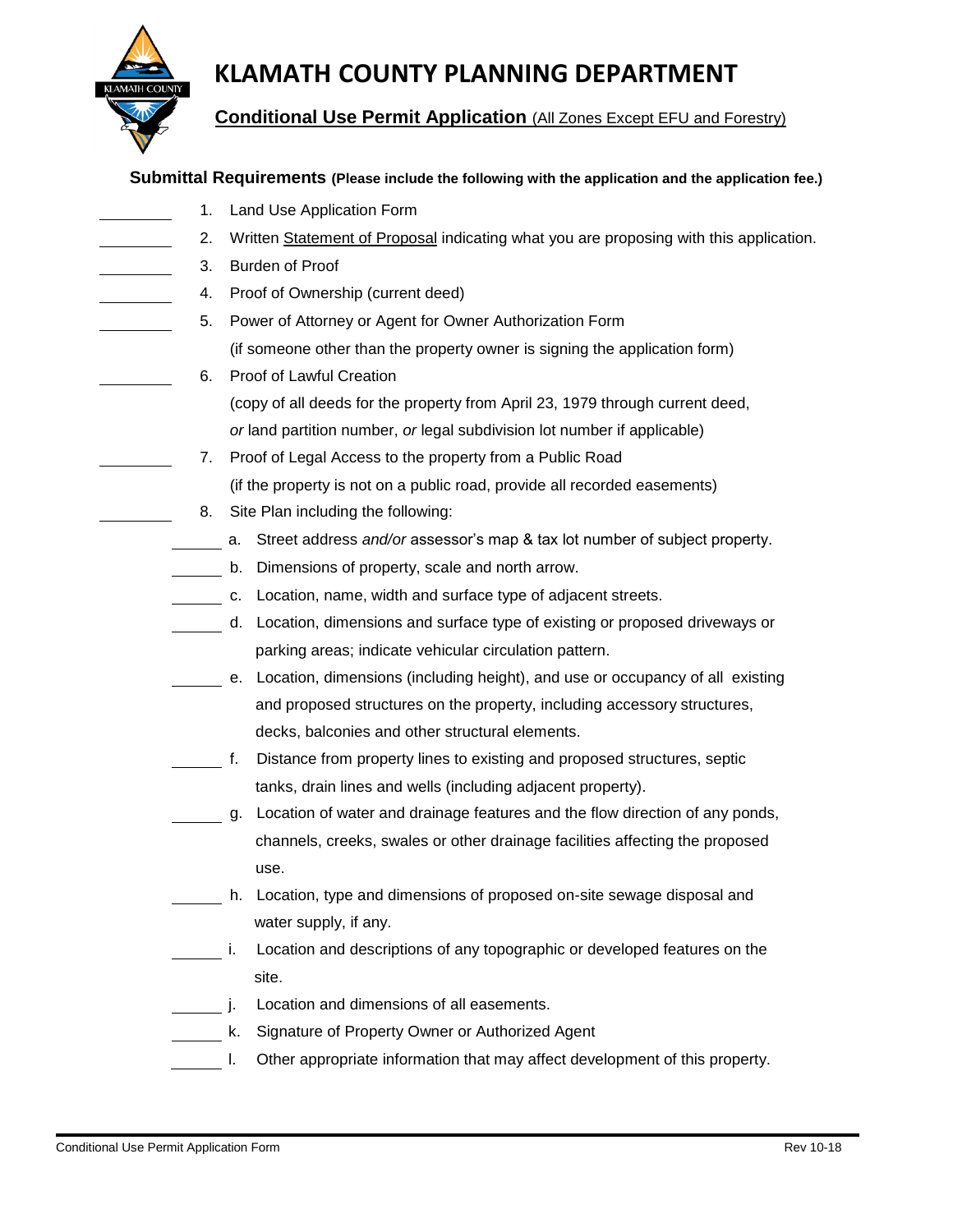

# **KLAMATH COUNTY PLANNING DEPARTMENT**

**Conditional Use Permit Application** (All Zones Except EFU and Forestry)

| $\mathbf v$                                                                                                                                                                                                                                                                                                                         | Filing Fee: ____________   |  |
|-------------------------------------------------------------------------------------------------------------------------------------------------------------------------------------------------------------------------------------------------------------------------------------------------------------------------------------|----------------------------|--|
|                                                                                                                                                                                                                                                                                                                                     | File No. _________________ |  |
| <b>Applicant</b>                                                                                                                                                                                                                                                                                                                    |                            |  |
|                                                                                                                                                                                                                                                                                                                                     |                            |  |
|                                                                                                                                                                                                                                                                                                                                     |                            |  |
|                                                                                                                                                                                                                                                                                                                                     |                            |  |
|                                                                                                                                                                                                                                                                                                                                     |                            |  |
| <b>Property Owner (if different than above)</b>                                                                                                                                                                                                                                                                                     |                            |  |
|                                                                                                                                                                                                                                                                                                                                     |                            |  |
|                                                                                                                                                                                                                                                                                                                                     |                            |  |
|                                                                                                                                                                                                                                                                                                                                     |                            |  |
|                                                                                                                                                                                                                                                                                                                                     |                            |  |
| <b>Property Description</b><br>Assessor's Map & Tax Lot Number:                                                                                                                                                                                                                                                                     |                            |  |
| Acreage _________________________ Zoning __________________                                                                                                                                                                                                                                                                         |                            |  |
|                                                                                                                                                                                                                                                                                                                                     |                            |  |
| List all adjoining properties under the same ownership:                                                                                                                                                                                                                                                                             |                            |  |
| <b>Signatures</b><br>I hereby certify that I am the legal owner(s), or authorized agent for the owner(s), of the above noted property;<br>that the information contained herein is accurate to the best of my knowledge; and that the requested land use<br>permit will not violate any deed restrictions attached to the property. |                            |  |
| <b>Owner/Authorized Agent</b>                                                                                                                                                                                                                                                                                                       | Date                       |  |

Owner/Authorized Agent **Date** 

**If an Agent is acting on behalf of the Legal Property Owner, a notarized** *AGENT FOR OWNER AUTHORIZATION FORM* **must be submitted with this application.**

\_\_\_\_\_\_\_\_\_\_\_\_\_\_\_\_\_\_\_\_\_\_\_\_\_\_\_\_\_\_\_\_\_\_\_\_\_\_\_\_\_\_\_\_\_\_\_\_\_ \_\_\_\_\_\_\_\_\_\_\_\_\_\_\_\_\_\_\_\_\_\_\_\_\_